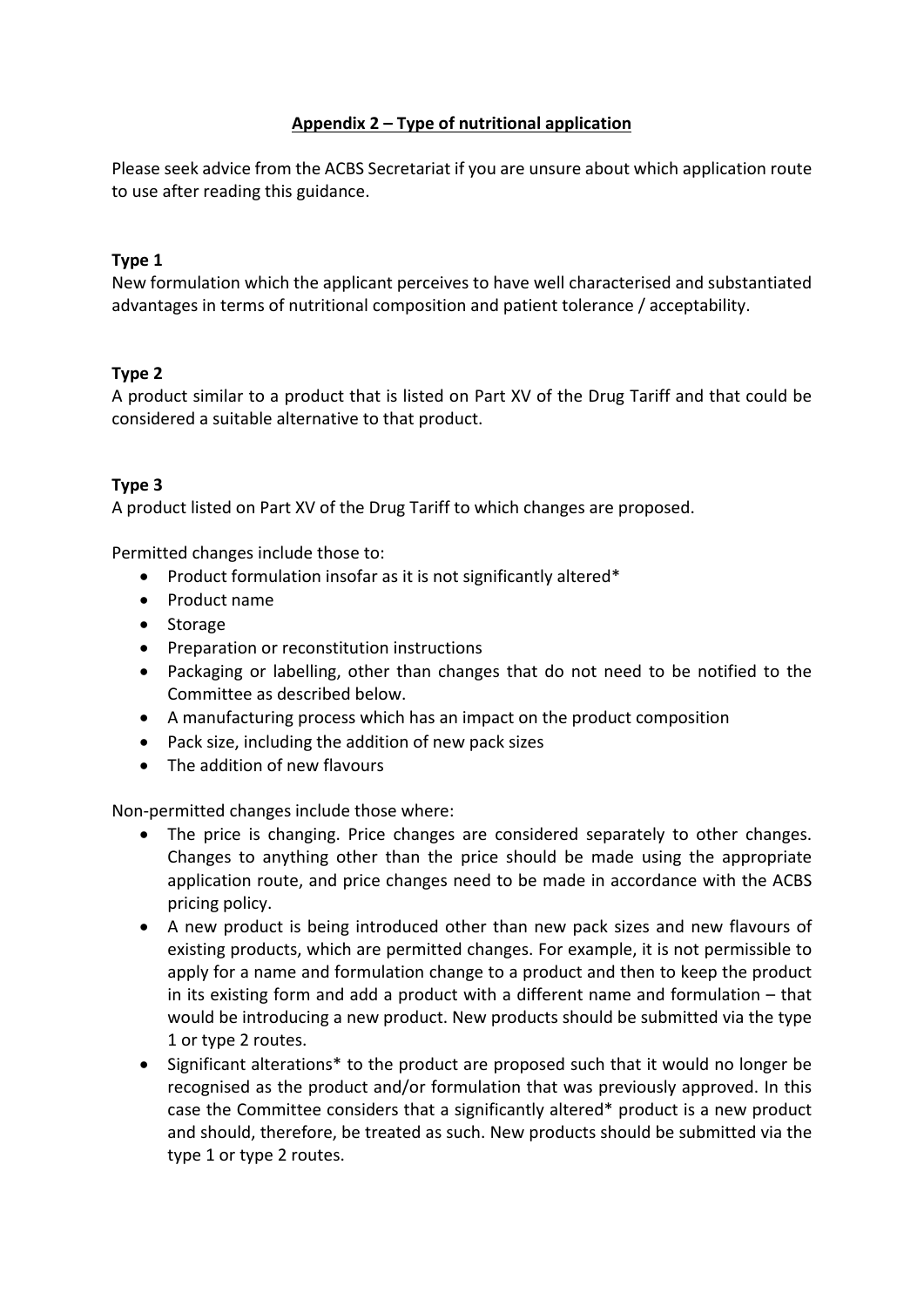• There is a proposed change to the clinical and/or age indication. Changes of this nature must be submitted via another appropriate route and follow the requirements of that route.

Changes that do not need to be approved by the Committee include those to:

- Shelf life
- Manufacturing location, provided the new location complies with UK standards and legislation
- Required by legislation
- The contact details and country of origin on product labels and packaging, and the dimensions of labels and packaging provided it does not change the quantity or the prescribing unit or the use of the product.
- the listing of ingredients constituting less than 2 % of the finished product (as per Retained Regulation (EU) No 1169/2011) provided it will not affect efficacy, tolerability or acceptability.
- The addition or removal of recycling or sustainability symbols.
- The age indication where it is being narrowed from that which is already approved. For example, if a product has previously demonstrated that it is effective and has been approved for use in *children from 1 year to 5 years of age* then the applicant does not need to seek approval to narrow that indication to *children from 1 year to 3 years of age*. However, it is necessary to notify the Secretariat so that it can arrange for the relevant change to be made to publications and prescribing systems where the product is mentioned.
- The clinical indication where the clinical terminology used in the approved indication is regarded by healthcare professionals as having changed but the meaning of the indication remains the same. For example, the clinical terminology being changed from *renal disease* to *kidney disease*. However, it is necessary to notify the Secretariat so that it can arrange for the relevant change to be made to publications and prescribing systems where the product is mentioned.

## **Notes**

- 1. If you are intending to change many products at the same time, you should first seek advice from the ACBS Secretariat.
- 2. The Committee reserves the right to table any type 3 application at an ACBS meeting and will do so at the next meeting where there is availability on the agenda. In this case, it will inform the applicant of the reason(s) for wanting to consider the application at a meeting and invite the applicant to provide supporting information ahead of the meeting.
- 3. \*The Committee recognises the difficulty in defining, and the subjectivity of, the terms 'significantly altered' and 'well-established advantages' or variations on those terms. Nevertheless, the Committee must be the decision maker of whether a product is significantly altered or evidence is well-established and, therefore, reserves the right to make such determinations.
- 4. The Committee and Secretariat reserve the right to stop processing an application if it considers that the applicant has submitted the wrong type of application. In this case,